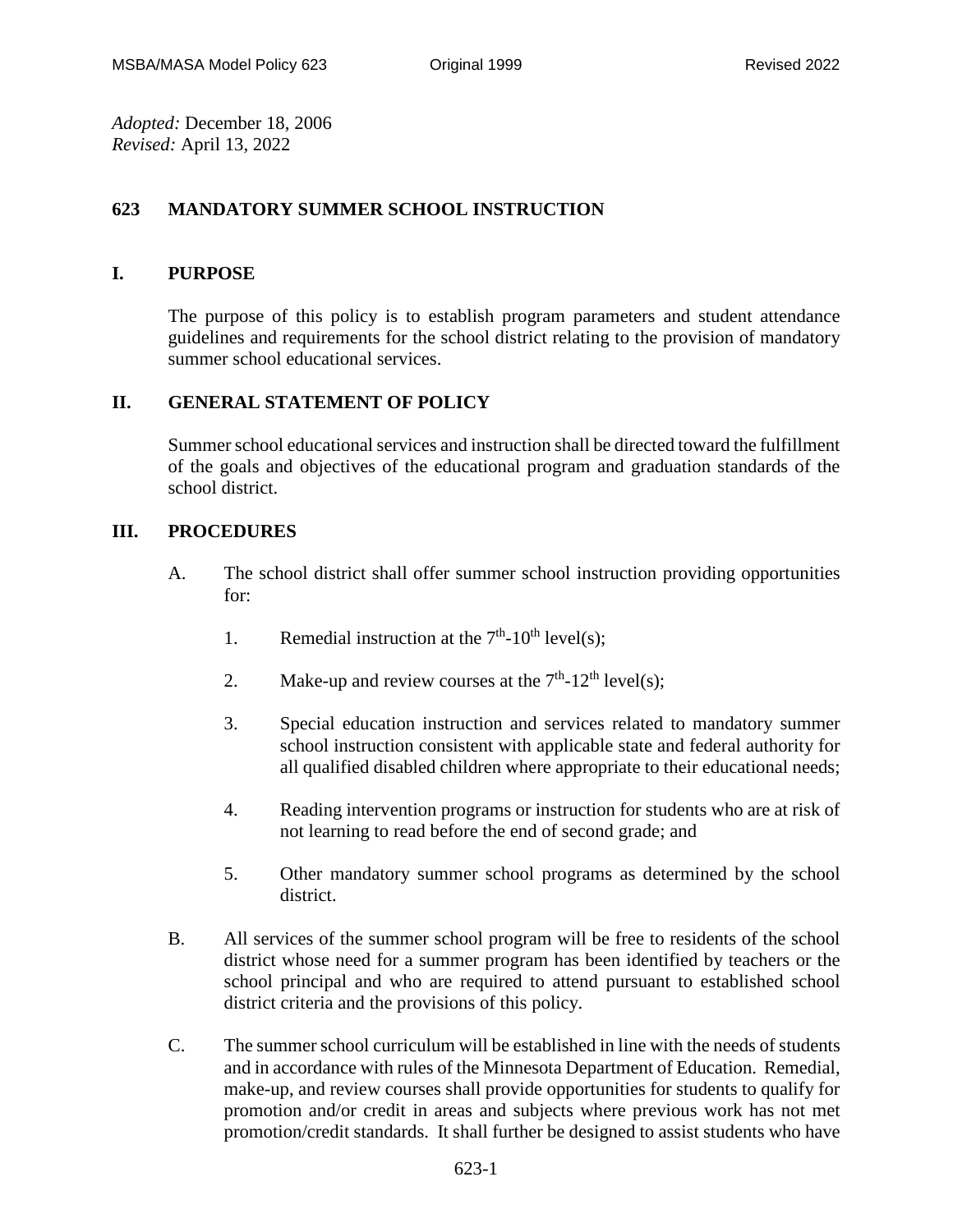not passed one or more basic requirements tests and who are in need of remediation services relating to the school district's graduation standards or who have been identified as at risk of not learning to read before the end of second grade.

D. Summer school provides the opportunity for students to improve basic skills, further their academic progress, and/or accelerate in designated academic areas. The intent of the school district is to ensure that courses taught during the summer session are of the same level of instructional breadth and difficulty as provided during the regular school year.

## **IV. MANDATORY SUMMER SCHOOL INSTRUCTION**

The school board will direct the administration to identify and develop specific criteria and standards for determining which students must receive summer school instruction. These will be provided to the school board for review and approval on no less than an annual basis. Following school board approval, the criteria and standards for mandatory summer school instruction will be included in this policy as Attachment A and incorporated herein by reference.

# **V. TRANSPORTATION SERVICES**

- A. The school district shall make available transportation services for all students required to receive instruction in the school district's summer school program in accordance with Minnesota Statutes section 120A.22, Subd. 5(b). The school district recognizes that transportation is an essential part of the school district services to students and parents but further recognizes that transportation by school bus is a privilege and not a right for an eligible student.
- B. The school board shall retain sole discretion, control, and management of scheduling routes, establishment of the location of bus stops, manner and method of transportation, control and discipline of school children, and any other matter relating to the provision of transportation services.

## **VI. SCHOOL BOARD REVIEW**

The superintendent or designated representative shall report at least annually to the school board regarding the status and utilization of programs under this policy. All summer school programs will be subject to annual review and approval by the school board.